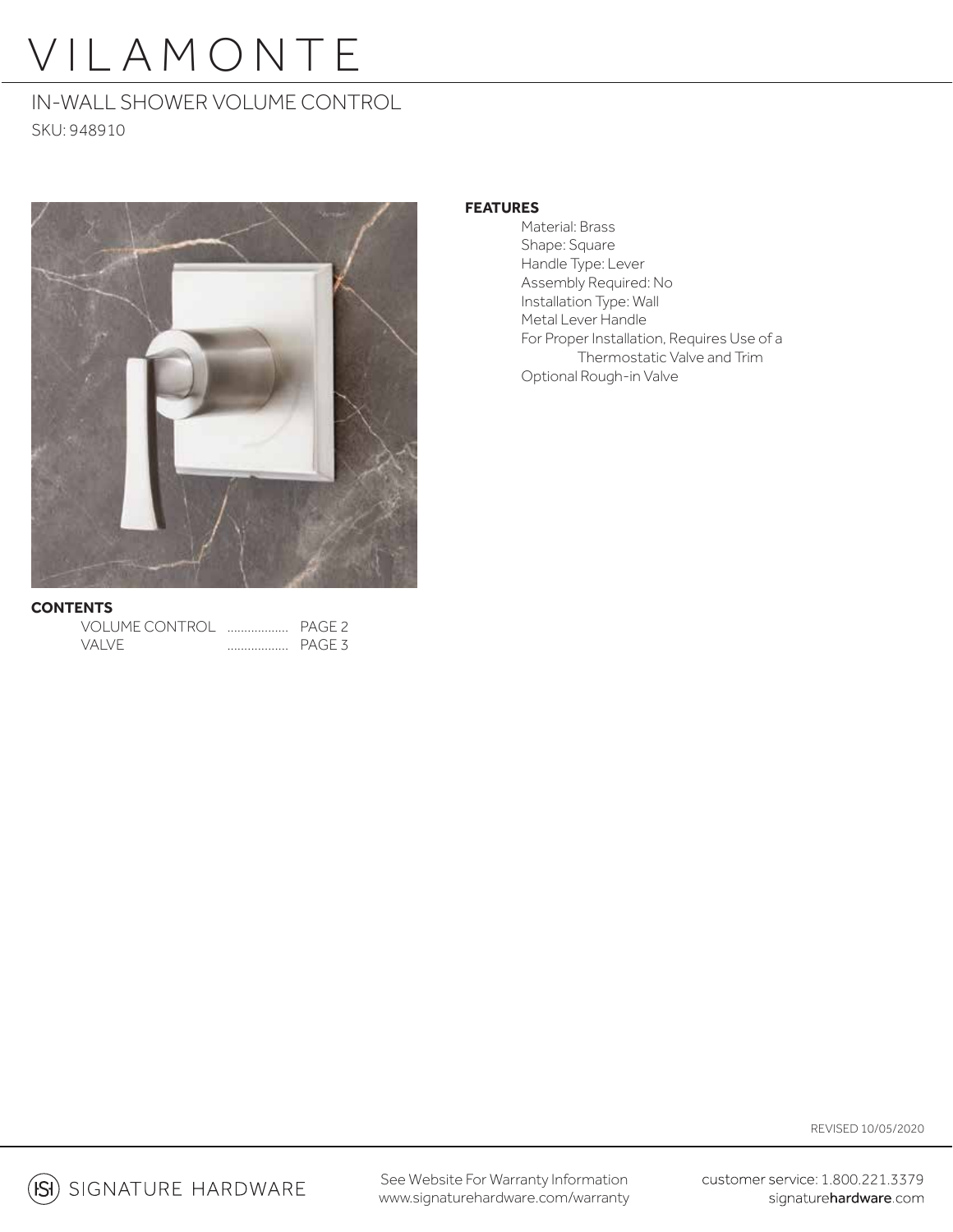## VILAMONTE

VOLUME CONTROL SKU: 948910





#### **FEATURES**

Width: 4-3/8" Height: 4-3/8" Depth: 3-3/8" Wall Thickness Range: 1" to 1-3/4"

#### **CODES/STANDARDS**

cUPC ASME A112.18.1/CSA B125.1 ICC/ANSI A117.1 (when installed according to ADA standards) Massachusetts Accepted

#### **PRODUCT IMAGE**





All dimensions and specifications are nominal and may vary. Use actual products for accuracy in critical situations.

PAGE 2 Code: SHVL9007

(S) SIGNATURE HARDWARE

See Website For Warranty Information www.signaturehardware.com/warranty

customer service: 1.800.221.3379 signaturehardware.com